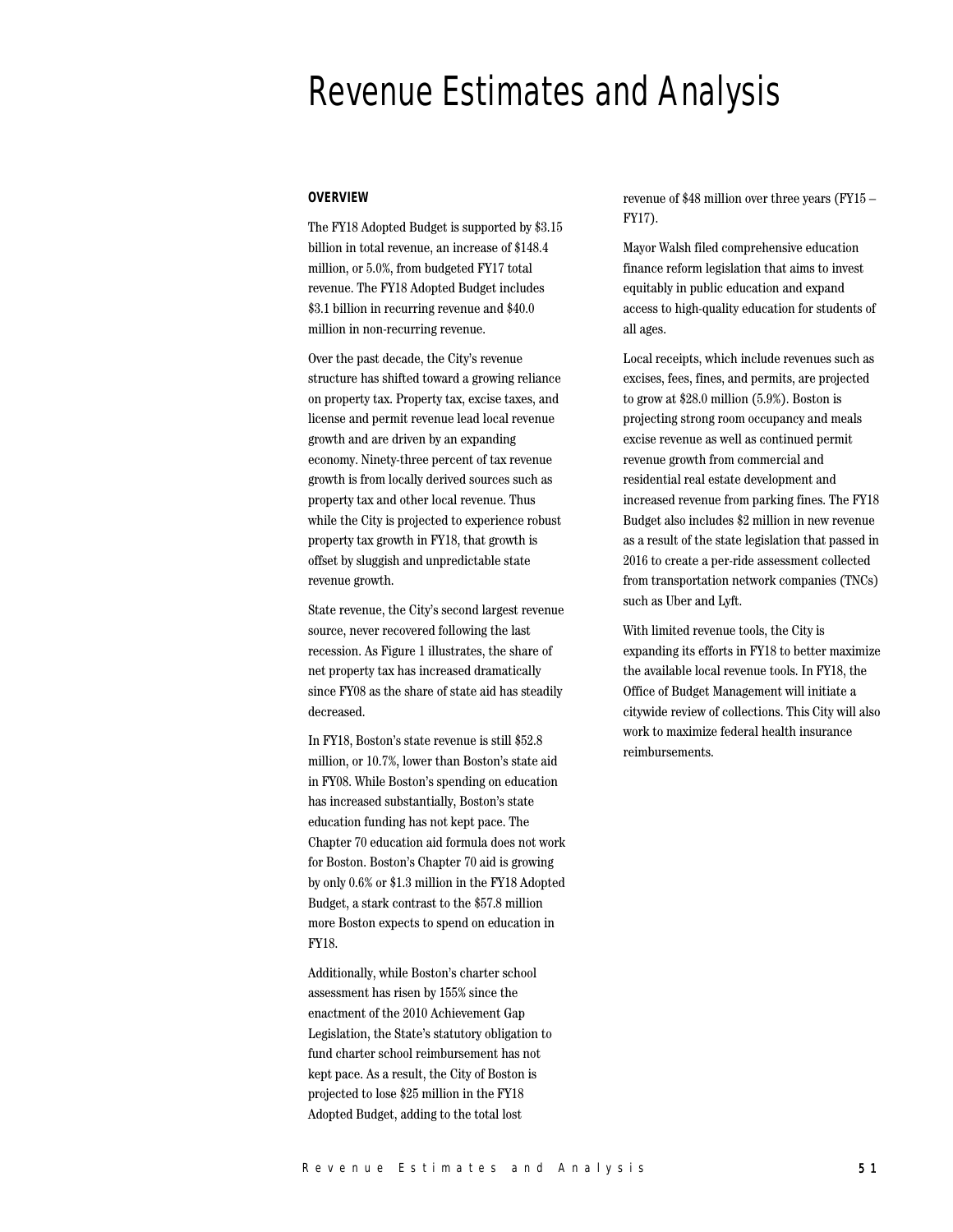

 $00'$ '15  $16'$ '17 Bud '18 Bud  $l, \ldots, l$ 

# *Figure 1 - Categories of Recurring Revenue FY08 & FY14-FY17*

#### *Percentages may not add due to rounding*

This chapter begins with a review of national, state, and local economic trends that impact the Boston area economy and the City's revenue. That is followed by a discussion of recent state budget trends and development of the FY18 state budget. Following these sections is a discussion of the City's FY18 revenue estimates by major category including: the property tax levy -- the City's largest single revenue source, state aid, and local receipts. This is followed by a brief discussion of nonrecurring revenue.

#### **The National Economy**

A city can control only so much of its economic condition in the near term. And a city's economic condition can positively or negatively affect its ability to raise revenue. As such, the state and national economies are of great importance to the City's well-being. The nation's economic recovery is gaining momentum from a deep recession that officially ended almost eight years ago in June 2009.

Since the recession, the U.S. economy has grown in fits and starts since June 2009 as evidenced by GDP growth. Accommodative monetary policy and extended unemployment insurance have back-stopped any slide back into recession. But recently, the housing sector has

gained steam and other economic variables seem to be stabilizing and beginning to grow.

Overall economic value as measured by real Gross Domestic Product (GDP) has been positive, but growth has been relatively slow. For all but two of the thirty quarters after the recession's official end in the second quarter of 2009 through the fourth quarter of 2016, real GDP growth has been positive but only averaging 0.5%. The Federal Reserve reaffirmed estimates of moderate economic growth, with real GDP forecast to grow between 1.7% to 2.3% for the calendar year 2017 and 1.7% to 2.4% for 2018.

The seasonally adjusted unemployment rate in the U.S. has been steadily decreasing since the end of the recession. The unemployment rate was 4.7 percent in February, near its recent low. According to Federal Reserve estimates, the unemployment rate is expected to continue improving, falling to a range 4.4% to 4.7% in calendar year 2017 and to a range of 4.2% to 4.7% in 2018.



*Figure 2 – Real Gross Domestic Product Growth (Chained 2009 dollars), 2007Q4- 2016Q4 & NBER dated recession*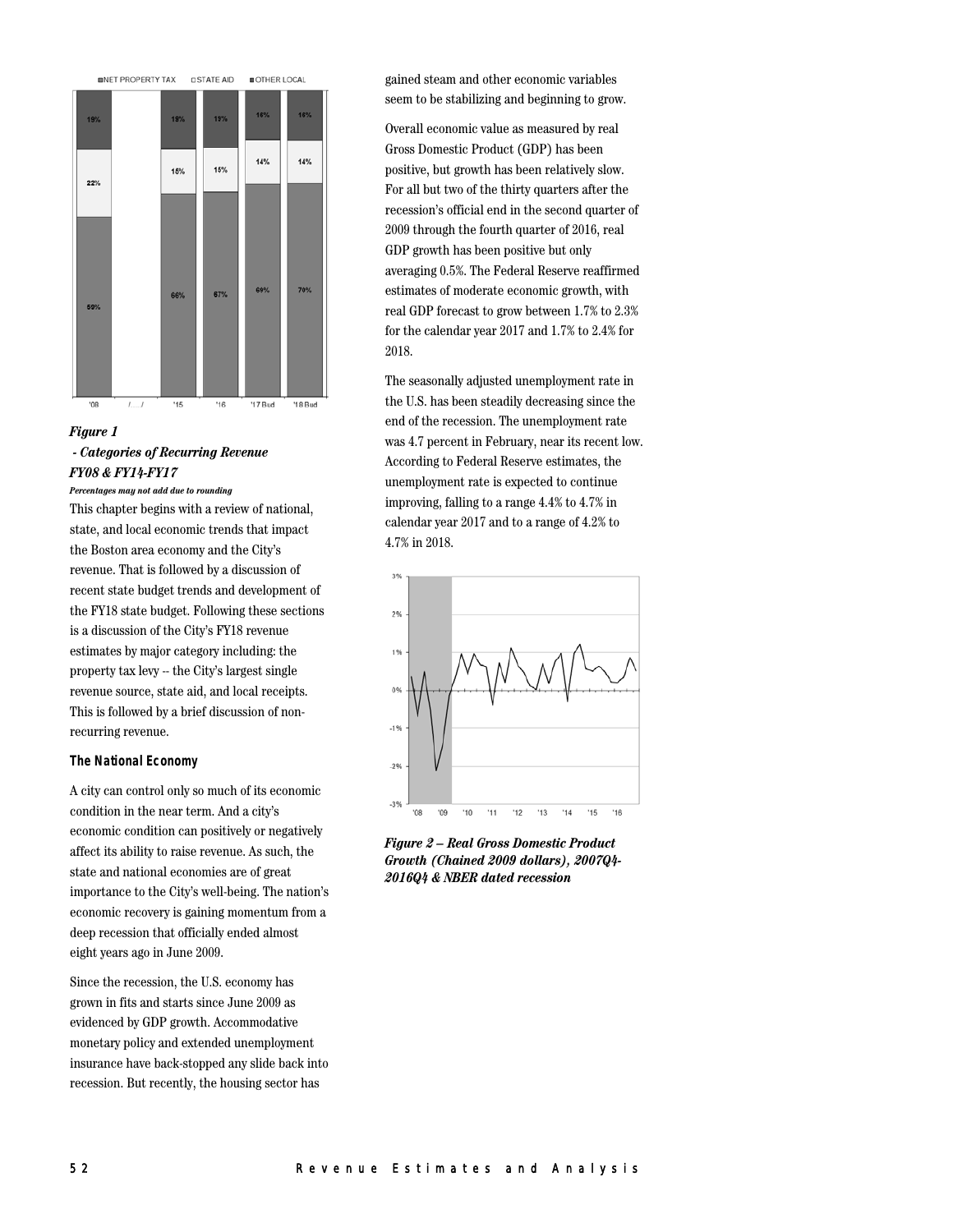

*Figure 3 - Unemployment Rates, January 2011-December 2016, Seasonally Adjusted*

Inflation has been below the Federal Reserve's target of 2%. The Federal Reserve projects that inflation will range from 1.7% to 2.1% in 2017 and range from 1.8% to 2.1% in 2018.

Despite the improvements in the labor market and the expectation that inflation would rise to its target of 2%, the Federal Reserve forecasts that economic conditions will evolve in a manner that will warrant only gradual increases to the federal funds rate. In December 2015, for the first time since 2008, the Federal Reserve increased the Federal Funds target rate by 0.25%, to a target range of 0.25% to 0.50%. The Federal Reserve increased the Federal Funds target rate in December 2016 by 0.25%, to a target range of 0.50% to 0.75%, in March 2017 by 0.25%, to a target range of 0.75% to 1.0%, and again in June 2017 by 0.25%, to a target range of 1.0% to 1.25%. The Fed's benchmark rate, after these modest increases, is still quite low by historical standards.



*Figure 4- Federal Funds Rate Changes, June 2006-March 2017*

#### **The State and City Economies**

During the period of 2006 to 2015, Massachusetts' annualized growth rate of 1.3% in real Gross Domestic Product (GDP) by state ranked 13th out of all 50 states and DC, according to the Bureau of Economic Analysis (BEA). The state remains one of the richest in terms of its GDP per capita  $-$  \$64,017 in 2015  $-$ 4th in the nation and 128% of the national average.



# *Figure 5 - Real Gross Product Growth 2004-2015*

The unemployment rate had been decreasing for both the State and City. The rate in Massachusetts has since fallen to 3.1% as of December 2016, which is still slightly higher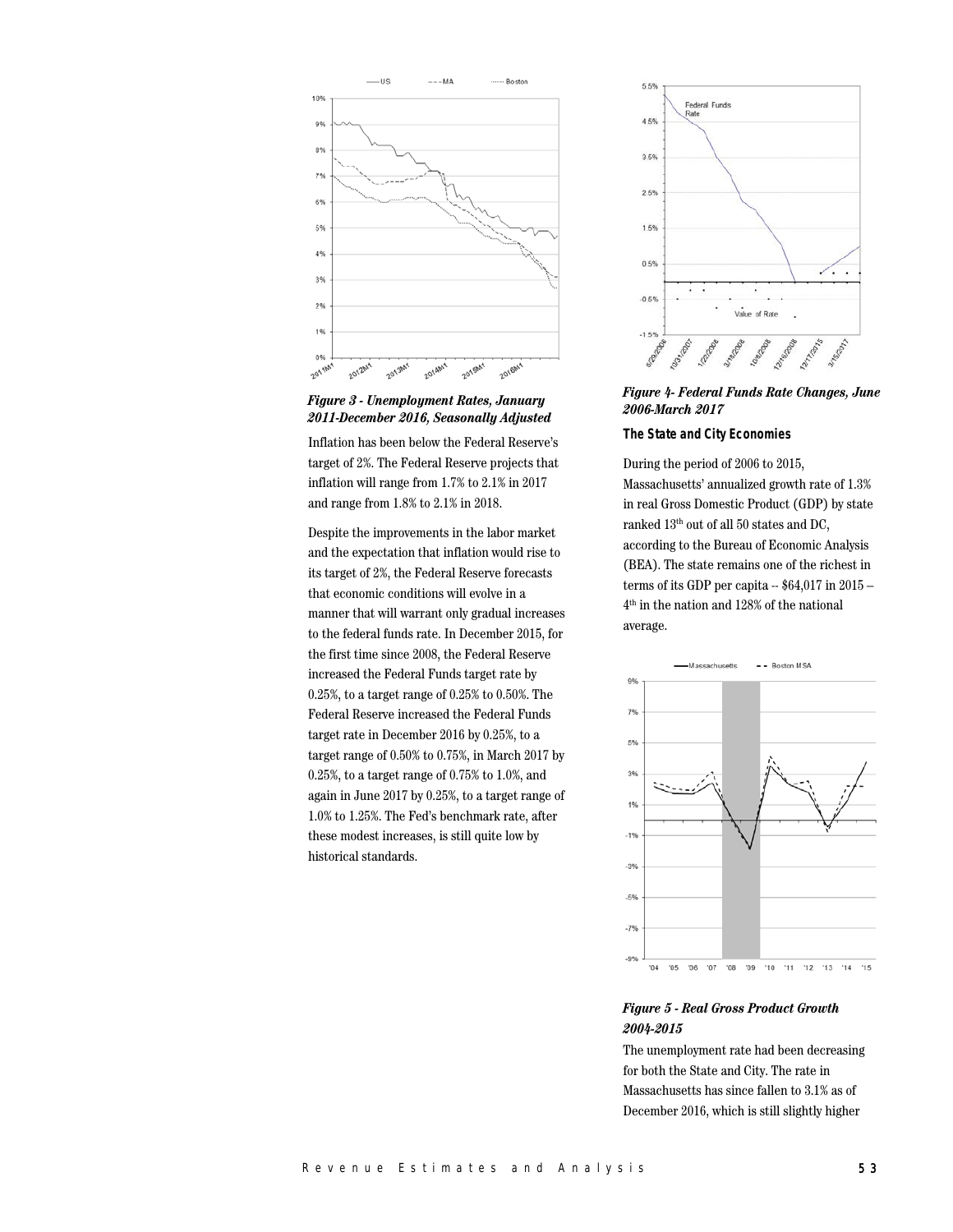than the 2.6% seen in the year 2000; however, this is due to growth in the labor force. The state and local economies have regained all jobs lost during the recent recessions and have reached peaks. The City of Boston's unemployment rate has steadily fallen to 2.7% as of December 2016.

Massachusetts wage and salary income in the fourth quarter of 2016 rose 4.3% over the same quarter 2016, continuing a trend of positive year-over-year quarterly growth rates since first quarter 2010. Earnings growth by industry grouping over the period of the last quarter in 2015 to 2016 was strongest in "Utilities" and "Durable Good and Manufacturing", while "Forestry, fishing, and related activities" and "State and Local" showed the weakest growth during the same period.

Massachusetts' seasonally adjusted total personal income rose 4.1% from 2015 to 2016, 12th out of the 50 states and DC in terms of growth and just above the national average of 3.5%.

(See *Boston's People & Economy* section of Volume I for more detail on Boston's population and labor force trends)

#### **The Commonwealth Budget**

State aid to the City represents its second largest single source of general fund revenue, although it has been declining as a share of recurring revenue. The State also provides many grants that support city programs and expenditures. Often, changes to law or policy recommendations that affect City expenditures and revenue generating capacity occur within or alongside budget language. As a result, the state budget is of great interest to the City.

#### Recent State Budget History

The State has faced several very difficult years of structural budget imbalance and is facing more difficult years ahead despite recent revenue increases. The State has made use of its stabilization or "rainy day" fund in addition to reductions in expenditures and increases in revenue to deal with its structural imbalance. At the close of FY08, the stabilization fund balance was approximately \$2.1 billion. The State had drawn down the balance considerably by the close of FY10 to a low of about \$670 million

before revenues began to increase again in FY11. The fund has since increased and stood at about \$1.29 billion at the close of FY16. The remaining balance at the end of FY17 is expected to be \$1.30 billion.

## The FY18 State Budget

The City's FY18 state aid estimate is based on the Governor's proposed budget as the legislature released the final version of the state budget following release of the City's budget resubmission.

The FY18 Adopted Budget includes a modest increase in state aid 2.5%, or \$10.7 million. The FY18 Unrestricted General Government Aid (UGGA) increased by 3.9%, or \$7 million. UGGA is the main driver in the increase in state aid in FY18, while Chapter 70 Education Aid only grew by 0.6%, or \$1.3 million and Charter School reimbursements grew by \$3 million, or 14%.

While Boston's charter school assessment has risen by 155% since the enactment of the 2010 Achievement Gap Legislation, the State's statutory obligation to fund charter school reimbursement has not kept pace. As a result, the City of Boston lost \$48 million over three years (FY15 – FY17). Boston is projected to lose another \$25 million in FY18. Without a change of course in how the state funds this critical local aid line item, the City of Boston will be left to make difficult budgetary decisions that will impact the quality of life for not only our residents but for the hundreds of thousands more who work and visit this City every day.

Given these challenges, Mayor Walsh is building on his commitment to Boston's students and proposed transformative education finance legislation to expand access to high-quality education for students of all ages. Mayor Walsh, partnering with Boston's State Legislators, proposed targeted state education finance reforms that will increase annual funding to Boston by \$35 million in its first year of implementation, and position Boston to receive \$150 million in additional annual Chapter 70 aid within a few years if the state identifies a new revenue source for investments in education. In concert with the Boston Public School Long-Term Financial Plan, the additional revenue will allow for the continued expansion of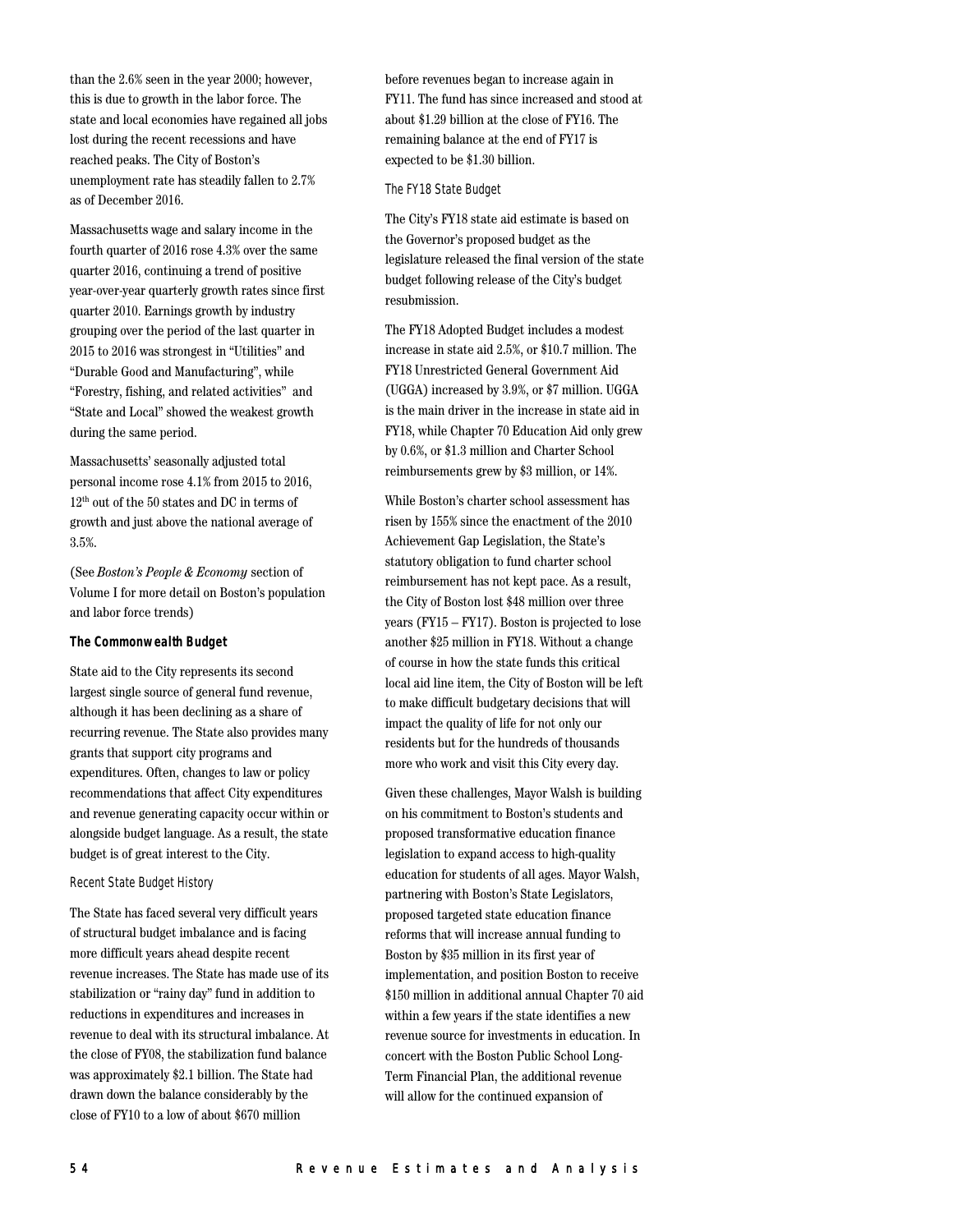investments necessary to support all of Boston's children. The package would unlock resources that would improve educational outcomes in Boston's district, charter, and non-profit settings. The proposals would:

- Grant charter schools access to the Massachusetts School Building Authority and relieve the State General Fund of the of the cost of charter facilities, creating additional capacity for state funding for charter transition costs;
- Streamline charter school transition funding in a way that limits state and City costs;
- Provide every Boston 4-year old with a high quality Pre-K seat;
- Increase districts' reimbursements for the highest-need and highest-cost students; and
- Make transformational education funding available for Boston if the State identifies a new education revenue source.

The following discussion details the three major local revenue streams to the City: Property Tax, State Aid, and Local Receipts. This is followed by a brief discussion of Non-recurring Revenue.

## **REVENUE ESTIMATES**

#### **The Property Tax**

The property tax levy has always been the City's largest and most dependable source of revenue. In FY17 the net property tax levy (levy less a reserve for abatements) totals \$2.048 billion, providing 69.4% of recurring revenue. In FY18, the net property tax levy is estimated to total \$2.162 billion and accounts for 69.6% of budgeted recurring revenues.

Recently, property values in Boston have been increasing steadily. In FY16, property values increased by \$17.3 billion or 15.6%, and in FY17, property values increased by \$15.9 billion or 12.4% to \$143.9 billion. However, in Massachusetts Proposition 2 ½ constrains the amount of property tax revenue the City can raise each year from its existing tax base. This means that while the property values have grown 44% since FY14, property tax revenue has only grown 17% due to proposition 2 ½.

While still maximizing the City's property tax revenue under Proposition 2 ½, Mayor Walsh expanded the residential exemption which lowered Boston homeowner's property tax in 2017. The change reduced the average property tax bill for single-family, owner occupied homes by \$299.

Proposition 2 ½ has been the overwhelming factor affecting the City's property tax levy since being passed in 1980. Proposition 2 ½ limits the property tax levy in a city or town to no more than 2.5% of the total fair cash value of all taxable real and personal property. It also limits the total property tax levy to no more than a 2.5% increase over the prior year's total levy with certain provisions for new construction. Finally, Proposition 2 ½ provides for local overrides of the levy limit and a local option to exclude certain debt from the limit by referendum. The City of Boston has never sought a vote to either override the levy limitations or exclude any debt from the limit. In each year since FY85, the City has increased its levy by the allowable 2.5%. These increases have grown as the levy has grown, beginning in FY85 at \$8.4 million and reaching \$52 million in FY18.

During these same years, the levy has also been positively impacted by taxable new value or "new growth." New growth can arise from both real and personal property. Thanks to efforts to attract business development to Boston and grow its housing stock, Boston experienced unprecedented new growth property tax revenue in FY17, which is outside of Proposition 2 ½. Last year, the City saw construction projects in the Seaport District, the Longwood Medical Area and the New Balance headquarters in Brighton Landing enter the tax base. Residential development, which is linked to Mayor Walsh's housing production goals, accounted for 60 percent of the new growth. New growth is expected to be approximately \$53 million in FY18. Property tax growth from new growth has exceeded that from the allowable 2.5% increase in 21 of the last 34 years. However, as was evident during the last recession – new growth revenue is volatile, and depends on the development cycle.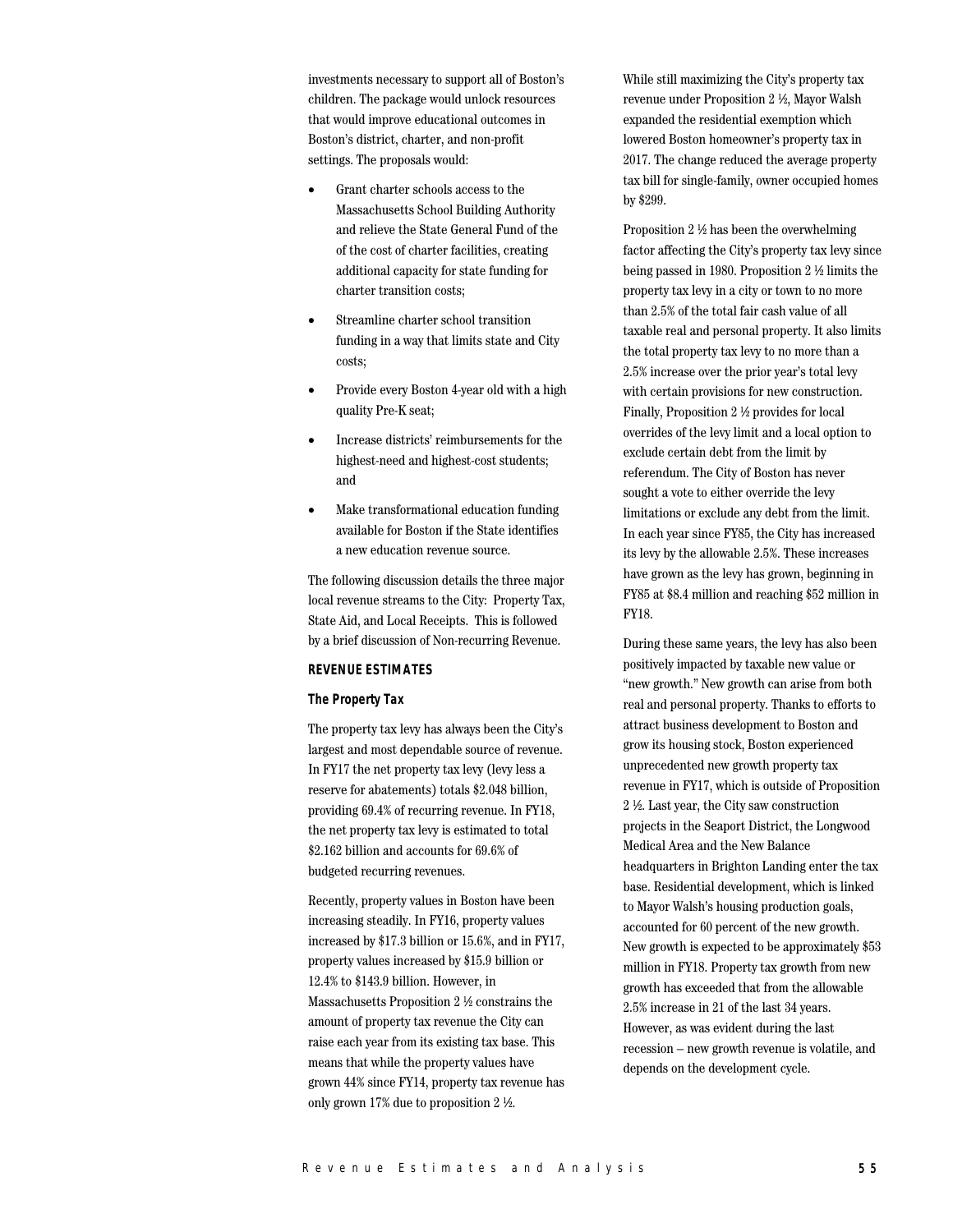It is important for the financial health of the City that the property tax levy continues to grow, but efforts continue to reduce reliance on the property tax through increasing existing or establishing new local revenue sources as discussed in the previous section.

The percentage of the total tax levy being borne by residential taxpayers increased from 36.2% to 38.6% between FY09 and FY17. This shift is due to the larger increase in residential property values in the levy compared to commercial property values.



*Figure 6 - Boston Property Tax Trends, FY08-FY17*

Indicators of the property tax in the current economy are improving as well. Office vacancy rates, an indicator of commercial real estate value, are declining from their peak. According to the firm Colliers International, the City had a vacancy rate of 11.3% as of fourth quarter 2016. The median sales price, adjusted for inflation, for a single-family home in Boston increased by 1.5% per year between the fourth quarter 2006, \$421,450, and the fourth quarter of 2016 \$488,750, posting a 7.1% increase from the fourth quarter in 2015.

Any significant decline in property values can present a problem for cities as dependent on the property tax as Boston. As property values decreased in the early 1990's, and the City continued each year to maximize the allowable levy increase under Proposition 2 ½, the levy rapidly approached the levy ceiling of 2.5% of

total assessed value. Reaching the 2.5% ceiling would have further limited the City's capacity to increase the annual levy.

However, due to years of strong new growth increases, the City has some space between its FY17 net effective tax rate of 1.45% and the tax levy ceiling of 2.5%. If the real estate market were to depreciate, the City's lack of proximity to the 2.5% property tax rate threshold will insulate revenues from an immediate shock. However, if values were depressed long enough, future growth of the property tax would be impaired.



## *Figure 7 - Overall Property Tax Rate & Space Below Levy Ceiling, FY08-FY17* **State Aid**

State aid refers primarily to distributions from the Commonwealth to municipalities for Chapter 70 Education Aid, Unrestricted General Government Aid, Charter School Tuition Reimbursement along with other relatively small Commonwealth programs such as library aid and various reimbursements. State aid, as it is used here, excludes any grants to or offsets for direct expenditure by City departments. It also includes reimbursements from the Massachusetts School Building Authority (MSBA).

The City received general fund gross state aid totaling \$413.4 million in FY15 and \$421.6 million in FY16. The City expects to receive \$429.9 million in state aid in FY17 and has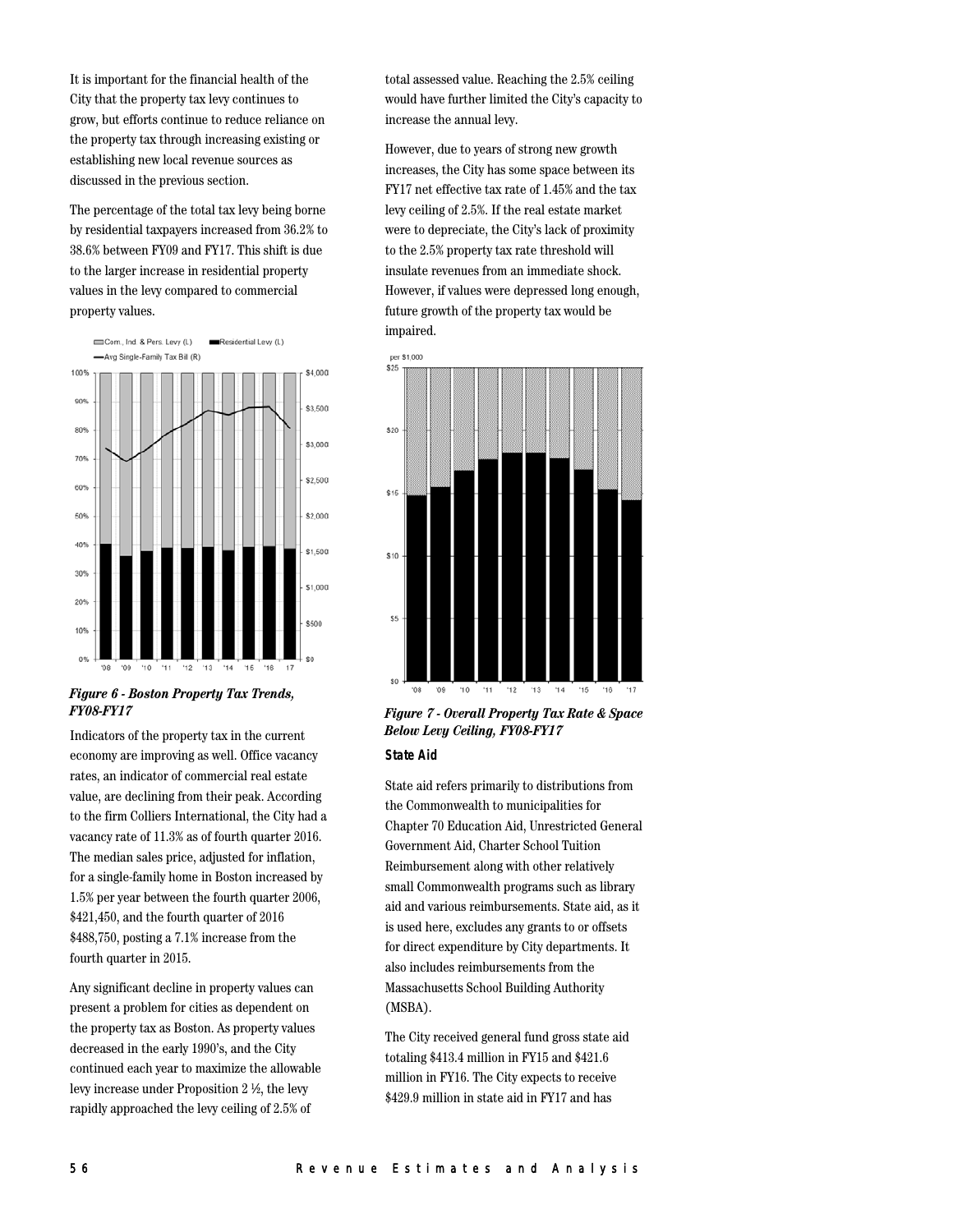budgeted \$440.5 million in gross state aid in FY18, 2.5% over FY17.

"Municipal Charges", also known as, "State Assessments" are charged by the Commonwealth to municipalities for items such as Charter School Tuition Reimbursement and MBTA service. State aid distributions are reduced by the amount of assessments charged to a municipality. The City paid \$211.7 million in FY15 and \$230.6 million in FY16. The City expects to pay \$245.8 million in assessments in FY17 and is budgeting \$264.9 million in FY18. The largest assessments are those of the Charter School Tuition and MBTA. The former has rapidly increased since the enactment of the 2010 legislation that expanded the number of charter school seats.

Net state aid, which is gross state aid revenue minus state assessments, has been trending down steeply since FY02. The rapid annual increase in the Charter School Tuition Assessment, combined with reductions in education and general government aid, contributed to this trend. With a decrease in net state aid for FY18, Boston is \$189.4 million, or 52%, below its FY08 level of net state aid of \$365.1 million. This loss of resources has put extraordinary pressure on the property tax and other local revenue sources as well as levels of expenditures. To mitigate some of this loss, the state expanded local option taxing authority and created savings opportunities, but their combined value does not offset the aggregate losses in net state aid.



#### *Figure 8 – Net State Aid, FY08-FY18*

Net state aid amounted to \$201.8 million in FY15 and \$191.0 million in FY16. FY17 budgeted net state aid totals \$184.1 million and the FY18 Budget assumes a reduction to \$175.7 million.

#### Education Aid

In 1993, the Commonwealth began an effort to increase and equalize funding for local education. The Chapter 70 formula derived from that effort establishes a foundation budget, or a minimum level of education spending in each school district, which the state and district then share the cost of funding. The Chapter 70 Education Aid formula does not work for Boston. Despite the Commonwealth adding over \$994 million to Chapter 70 Aid since FY08, in FY18 Boston's Chapter 70 Aid is only \$1.6 million higher than it was in FY08. The City received Chapter 70 education aid totaling \$211.0 million in FY15 and \$212.6 million in FY16. The City expects to receive \$216.1 million from the state in FY17 and \$217.4 million in FY18, a 0.6% increase from FY17.

Boston's Charter School Tuition Assessment is projected to increase by \$17.5 million, or 11.2%, over the FY17 budget, as 10,599 students are projected to attend a Commonwealth Charter School in FY18. Boston has seen its charter school costs rise dramatically since the enactment of the 2010 Achievement Gap Legislation (155% or \$106 million between 2011 and 2018).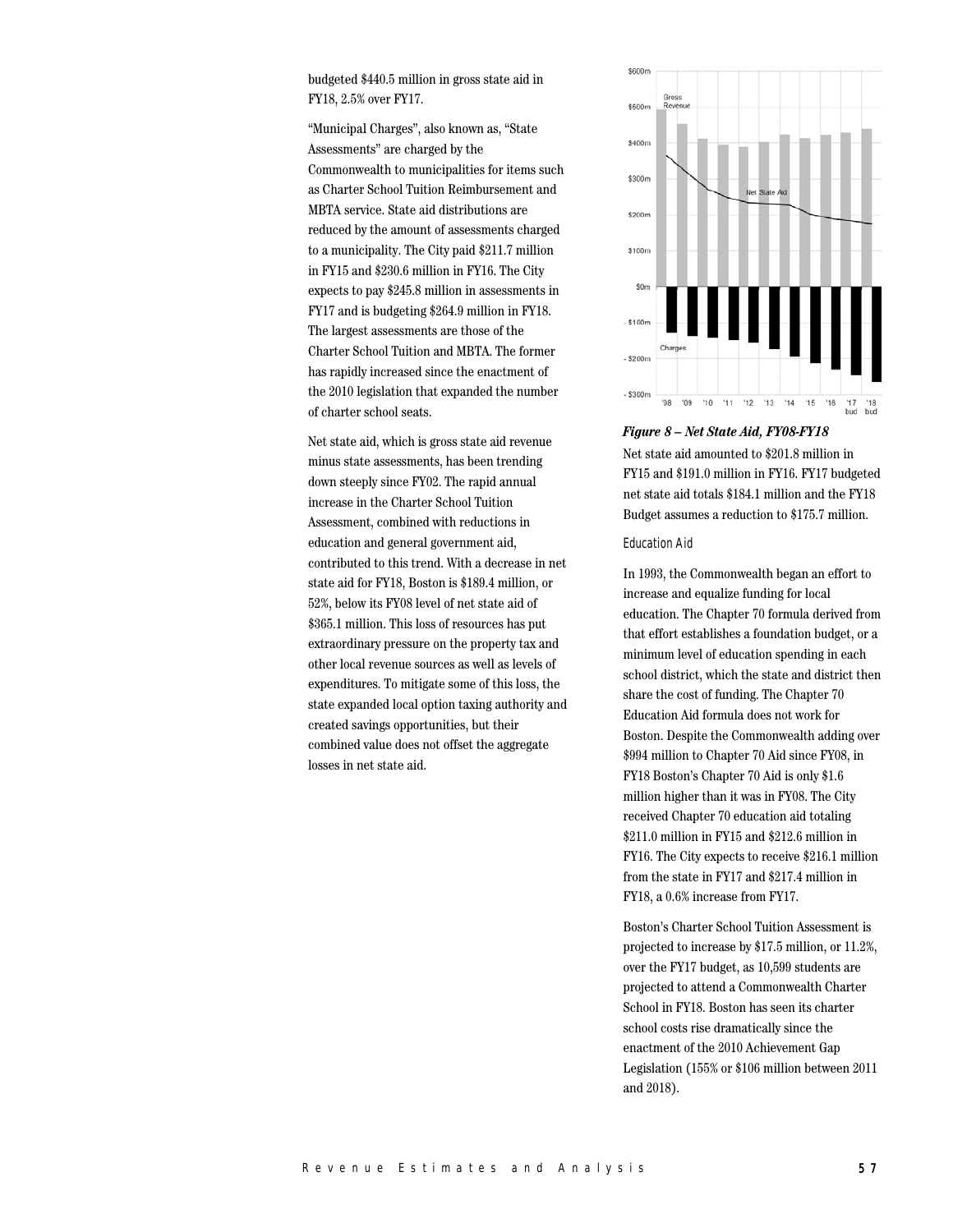Unfortunately the Commonwealth has not fulfilled its obligation under the 2010 law to fund Charter School Tuition Reimbursement, totaling a projected \$73 million in lost revenue for Boston in FY15 and FY18.

In the 2010 law, when tuition payments increase for a given school district over the prior year, the state reimburses that district for 100% of the increased cost in the first year (when the formula is fully-funded). The state then reimburses 25% of this first year increase amount for each of the subsequent five years. Cities and town are also reimbursed for the portion of the charter school assessment related to facilities. Because the Commonwealth has underfunded the appropriation, the Commonwealth has only funded a portion of the first year costs, and cities and towns have not been reimbursed for the subsequent five years.

The net cost of charter schools to the City has been increasing rapidly: in FY15 the cost was \$104.6 million and in FY16, \$120.3 million. In FY17 the City has budgeted a \$136.2 million net impact, and in FY17, \$150.7 million. The net cost has grown more rapidly since the Commonwealth stopped fully funding the charter school reimbursement which is meant to ease transition costs.



*Figure 9 – Net Charter School Costs, FY08- FY18*

#### Unrestricted General Government Aid (UGGA)

For the FY10 budget and going forward, the Governor and the Legislature combined general government aid from Additional Assistance and Lottery into one account - UGGA. Revenue derived from the State's lottery now accounts for nearly all funds dispersed through UGGA. The current distribution of UGGA is a weighted average of both Lottery and Additional Assistance distributions of the past.

For Boston, the combined accounts totaled \$168.6 million in FY15 and \$174.7 million in FY16. In FY17, the City will receive \$182.2 million and has budgeted for an increase to \$189.3 million for FY18.

#### **Local Receipts**

The City annually collects a significant amount of recurring revenues other than Property Tax or State Aid. In sum, the City collected \$527.7 million in FY15 and \$536.4 million in FY16 from these sources. The City expects to exceed the mid-year budget estimate of \$475.6 million in FY17 and collect \$503.7 million in FY18 (Figure 10).



## *Figure 10 – Recurring Local Receipts(non property tax/state aid), FY09-FY18, FY12 forward includes all hotel tax*

Revenue from excise taxes, payments-in-lieu-oftaxes, licenses and permits, fees and fines, investment income and available funds are part of this local receipts group. Forecasts of these revenue types are done by detailed econometric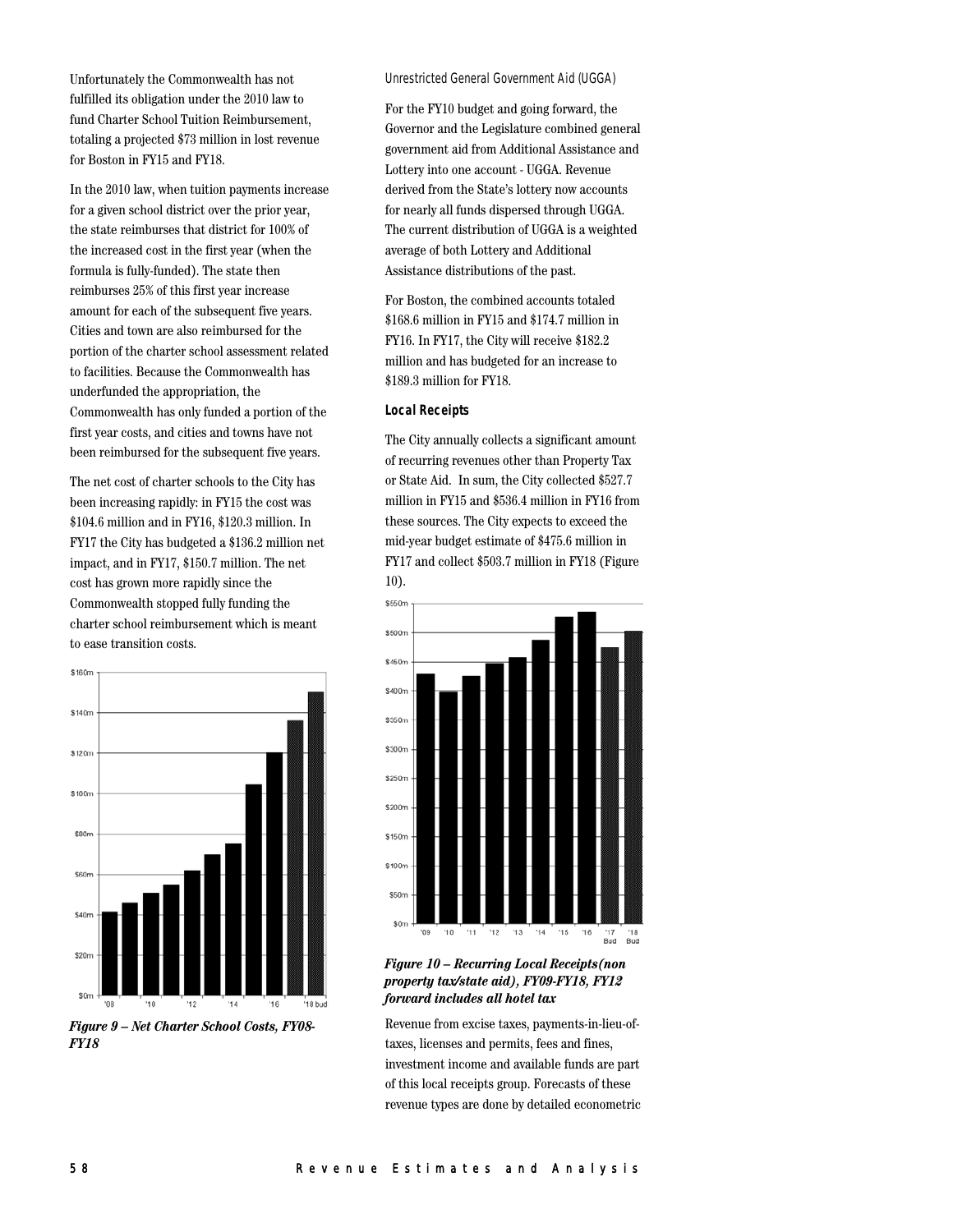modeling or trending historical collections, depending on the specific revenue source and the availability of other data.

#### Excise Taxes

The Commonwealth imposes an excise in-lieu of property tax on motor vehicles, the proceeds of which are received by the municipality where the vehicle is principally kept. The excise is a uniform rate of \$25 per \$1,000 of vehicle valuation. Valuations are determined by a statutorily-defined depreciation schedule based on the manufacturer's list price and the year of manufacture.

Motor vehicle excise revenue totaled \$53.0 million in FY14, \$53.0 million in FY15 and \$67.6 million in FY16. The City budgeted \$53.0 million in FY17 and FY18 for motor vehicle excise revenue. Since the excise tax lags the sale of the vehicle, this revenue estimate is generated based on state projections of current year tax collections on motor vehicle sales in the Commonwealth.

The Commonwealth granted municipalities a new local option tax on restaurant meals beginning October 1, 2009. The City adopted this tax and collected \$25.9 million in FY15 and \$28.0 million in FY16. The City budgeted \$26.0 million in FY17 and FY18 for meals excise revenue. This revenue is estimated using the income of area residents, employment numbers for local restaurants, expected local room occupancy excise revenues (a driver of restaurant meals), and historical trends.

The local room occupancy excise amounts to 6.0% of the total amount of rent for each hotel or motel room occupied. This rate was increased in the fall of 2009 from 4.0%, along with the enactment of the new meals tax. Another 5.7% excise tax is directed to the state general fund and another 2.75% fee to the state's convention center fund, for a total tax from all sources on hotel rooms in the City of 14.45%. Room occupancy excise revenue to the City totaled \$83.5 million in FY15 and \$89.1 million in FY16. The City expects to exceed the \$80.0 million budgeted in FY17 due to very strong hotel bookings. The FY18 budget estimates an increase to \$87.1 million.

Room occupancy excise receipts are estimated based on air travel statistics from Logan International Airport, leisure and hospitality employment numbers, and the consumer price index for recreation for Boston. The Massachusetts Senate budget called for the state to levy a 5% excise tax upon all short-term room rentals of any length. The proposal also allows Boston to impose a local option room occupancy tax of up to 6.5% in Boston on shortterm rentals and allows the City to collect half of the 2.75% Convention Center Financing Fee on short-term rentals. The FY18 Adopted Budget includes an estimated \$3.2 million in additional Room Occupancy Excise revenue for a partial year of revenue from the short-term room rental tax.

The vehicle rental surcharge is a revenuesharing arrangement with the Commonwealth. Under this arrangement, all vehicle rental contracts originating in the City are subject to a \$10 surcharge. The City receives \$1 of this surcharge. The City received \$300,000 in FY15 and \$1.6 million in FY16. In FY17, the City expects to exceed the budgeted \$1.3 million and the FY18 budget assumes an increase to \$1.5 million.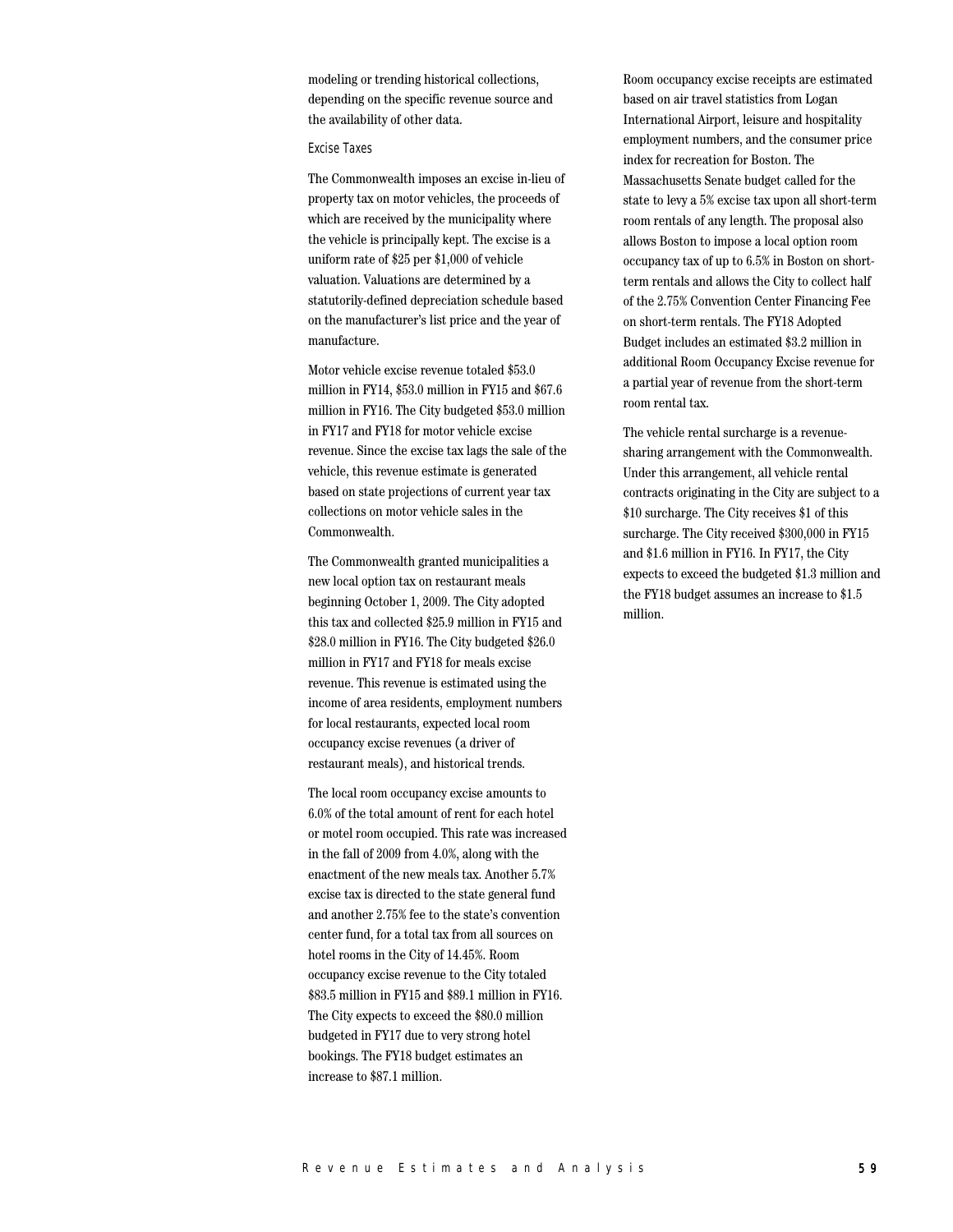

## *Figure 11 – Recurring Local Receipts, Nonproperty tax/state aid, FY09-FY18*

The excise on the sale of jet fuel is 5% of the average sales price of the previous quarter, but not less than five cents per gallon. Increases in fuel prices lead to increased jet fuel excise revenue. Jet fuel prices have decreased sharply from their peak in FY12. Jet fuel excise revenue totaled \$29.7 million in FY15 and \$36.8 million in FY16 due to a late payment from FY15. The City budgeted \$27.7 million in FY17 and the FY18 budget estimates a decrease to \$22.0 million as low fuel prices are expected to continue. Estimates incorporate fuel price forecasts from the Energy Information Administration (EIA) and air traffic volume from Logan International Airport.

In August 2016, Governor Charlie Baker signed bipartisan legislation creating a statewide regulatory framework for transportation network companies (TNCs). In addition to creating regulations for the industry, the law creates a \$0.20 per-ride assessment collected from TNCs that by statute shall not be charged to a rider or driver and sunsets after ten years. The City of Boston will receive half of the perride assessment, or \$0.10, for each ride originating in Boston. The FY18 budget

estimates \$2 million in new revenue from the per ride assessment.

## Parking Fines

In FY16, the City issued over 1.3 million parking tickets and has maintained a 92% rate of collection on those tickets. The major factors contributing to the City's successful collection rate include non-renewal of violator's registration and license by the Registry of Motor Vehicles until penalties are paid, booting and towing of vehicles, increased ability to recover fine payments from rental agencies, and systematic collection of fines for company cars and leased vehicles. The City also contracts with a third-party vendor to collect delinquent fines from out of state vehicles and other hard to reach offenders.

The City collected parking fine revenue of \$57.1 million in FY15 and \$57.8 in FY16. Parking fine revenue is expected to exceed the \$57.0 million budgeted in FY17 and reach \$61.3 million in FY18.

#### Interest on Investments

In general, the City's level of investment income is a function of prevailing short-term interest rates and daily cash balances. Since 2007, interest rates have been reduced in an effort to stimulate the economy. Given the very low interest earnings potential of recent years, the Treasury department had instead engaged in a compensating balance approach with banks, having fees paid through depositing minimum balances. Investment income totaled \$61 thousand in FY15 and \$184.3 thousand in FY16. The City projects interest income will exceed the \$200 thousand budgeted in FY17.

In FY18 the City will reduce the amount required to maintain a compensating balance (due to the need to offset credit card fees becoming unnecessary), and instead invest this money. By standardizing practices and adding fees to the cost of point of sale transactions, revenue from Interest on Investments is estimated to increase to \$2 million.

## Payments in Lieu of Taxes

Payments in Lieu of Taxes (PILOTs) are payments made by property tax-exempt institutions located in the City, including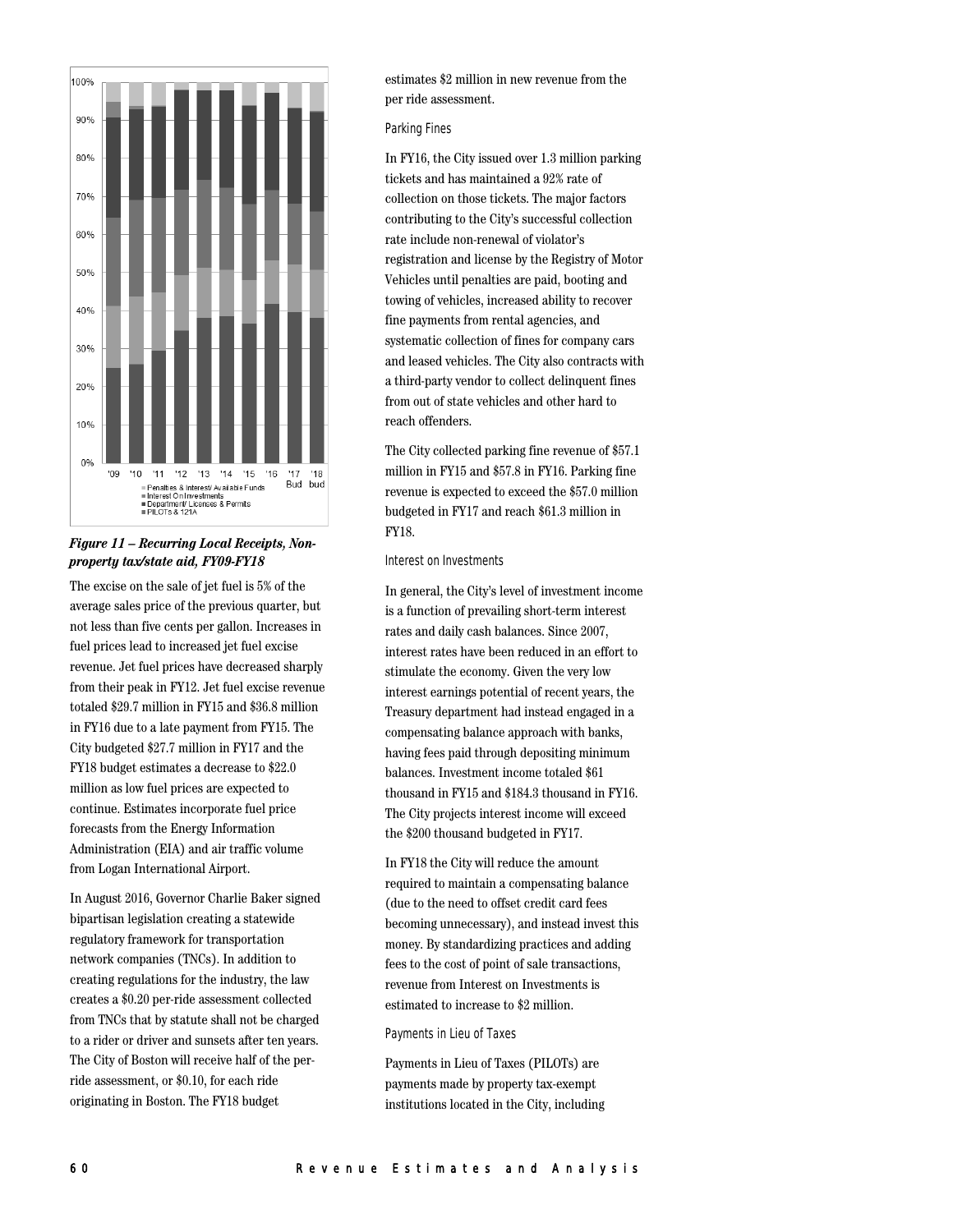hospitals, universities, and cultural institutions. These are voluntary contributions for municipal services such as police and fire protection, street cleaning, and snow removal.

Growth in PILOT revenue comes from new agreements, escalations that adjust the payments for inflation, and re-negotiation or expansion of current agreements. The Massachusetts Port Authority (MassPort) currently provides over 40% of the PILOT revenue the City receives annually.

In April 2010, a Mayoral appointed task force released a report suggesting more standardization of PILOT agreements. Specifically, each agreement should represent, in cash or in-kind, 25% of the amount of tax that would be due if properties were not tax exempt. This type of change would generate more revenue than what is currently collected while providing some equity across paying institutions. New agreements under this framework were adopted in FY12 and that year includes the first installment of a five-year phase-in period to the new amounts. FY17 is the first year after that phase-in period.

Payments in lieu of taxes totaled \$49.4 million in FY15 and \$51.2 million in FY16. The City expects this revenue source to exceed the \$44.5 million budgeted for FY17 and estimates \$45.0 million in FY18.

## Urban Redevelopment Chapter 121A

Massachusetts General Law (MGL), Chapter 121A allows local governments to suspend the imposition of property taxes at their normal rates in order to encourage redevelopment. Chapter 121A revenues are based on two separate sections of the law as described below.

The Urban Redevelopment Corporation excise (Chapter 121A, section 10) is collected in-lieuof-corporate income tax for which the Commonwealth acts as the collector and distributes the proceeds to municipalities. In most cases, the formula for the 121A, section 10 excise in-lieu-of-tax is \$10 per \$1,000 of the current cash value of property plus 5% of gross income. In FY15 and FY16, the City received Chapter 121A, section 10 distributions of \$26.2 million and \$10.4 million, respectively. Chapter 121A section 10 revenues are budgeted at \$10.5

million in FY17 and FY18. The decreases in this line in recent years is a result of the expiration of several Chapter 121A section 10 agreements and the properties transitioning back to regular property taxes. They contribute to the new growth portion of the property tax levy.

In addition to the Section 10 payments collected by the Commonwealth described above, most 121A corporations have individual agreements with the City that result in additional payments made directly to the City. These "Section 6A" agreements are complex, with actual amounts owed dependent on a formula that varies widely. The City collected Section 6A payments of \$26.3 million in FY15 and \$29.7 million in FY16. The City expects Section 6A collections to reach \$15 million in both FY17 and FY18.

#### Miscellaneous Department Revenue

With such limited revenue tools, the City is launching an initiative in the FY18 budget to better maximize the local revenue tools. The FY18 budget includes an additional \$9.7 million identified in departmental revenues. In FY18, the Office of Budget Management will initiate a citywide review of collections. This City will also work to maximize federal health insurance reimbursements and address past due bills to recover revenue.

The largest revenue source in this category is Municipal Medicaid reimbursements for school health services. This federal reimbursement, administered by the State, began in FY94. The City received \$7.1 million in FY15 and \$8.2 million in FY16. Municipal Medicaid reimbursement is expected to reach budget of \$7 million in FY17 and increase to \$7.25 million in FY18.

#### Licenses and Permits

This category is dominated by building permit revenue, from which the City received \$51.7 million and \$52.3 million in FY15 and FY16 respectively. Building permit revenue is expected to exceed the \$44.1 million budgeted in FY17, and is projected to increase to \$45.0 million in FY18. This estimate is a conservative estimate based on historical trends and analysis on real estate market and investment trends.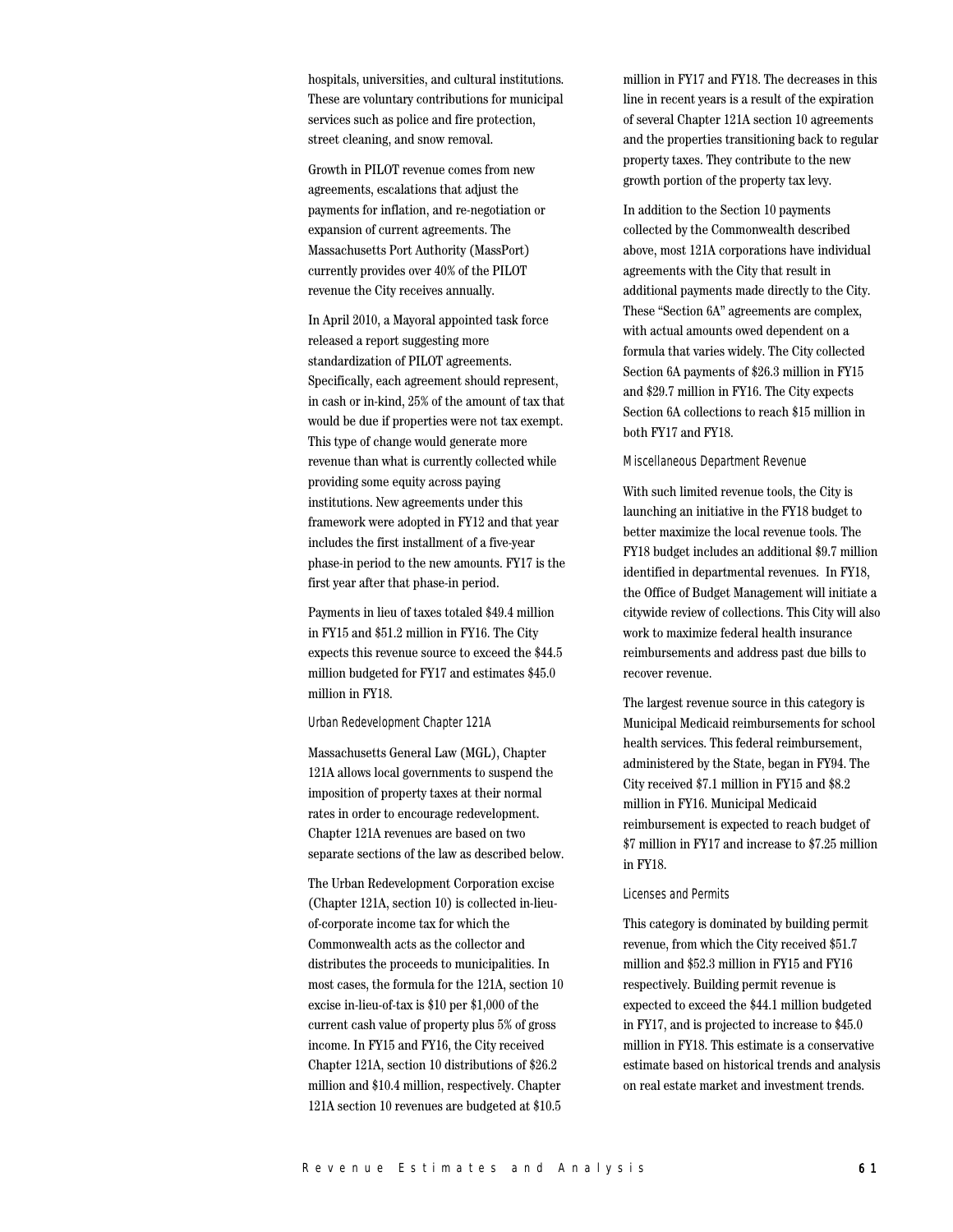The next largest license and permit revenue is the cable television license fee from which the City received \$8.1 million in FY15 and \$7.1 million in FY16. The City has budgeted \$6.5 million in FY17 and FY18.

Alcoholic beverage licensing is the only other revenue source in this category that regularly exceeds \$4 million in annual revenue. Alcoholic beverage licenses are budgeted at \$4.2 million FY17 and \$4.5 million in FY18.

#### Penalties and Interest

Taxpayers are assessed both a penalty and interest for late payments of property tax bills, motor vehicle excise bills and other payments. The City collected \$13.1 million in such penalties and interest in FY15 and \$14.5 million in FY16. Actual penalty and interest collections for FY17 will exceed the budget of \$8.5 million and are projected to be \$14.5 million in FY18.

#### **Available Funds**

Most of the City's general fund budget is supported by the revenues that are estimated to come in during the course of the fiscal year, including property tax, excises, state aid, and the various other categories of revenues described above. Available funds are linked to a separate category of expenditure appropriation - those supported by immediately available fund transfers.

The only two significant available funds that the City generally budgets each year are parking meter revenues to support the Transportation Department, and cemetery trust monies which

are used to support the City's maintenance of its public cemeteries. Both special funds have fees collected during the course of the year. By transferring out less than what is collected over the years, the City has built up the balances in these funds. Trust fund balances, such as the cemetery trust, also benefit from the opportunity to invest in securities offering a higher return than short-term fixed-income investments.

The City transferred \$19.0 million from the parking meter fund to the general fund in FY15 and did not transfer any funds in FY16. The City expects to transfer \$22.5 million from the parking meter fund to the general fund in FY17 and FY18. The City also plans to transfer \$950,000 from the cemetery trust fund to the General Fund in FY17 and in FY18.

(See *Financial Management* section of Volume I for detail)

#### **Non-Recurring Revenue**

#### Surplus Property

The surplus property disposition fund contains the proceeds from the sale of various City land or buildings. The use of these funds is usually restricted to one-time expenditures. The FY17 budget included a one-time transfer of \$4 million from the surplus property disposition fund to the Boston Housing Authority. No funds are included in the FY18 Budget from this revenue source.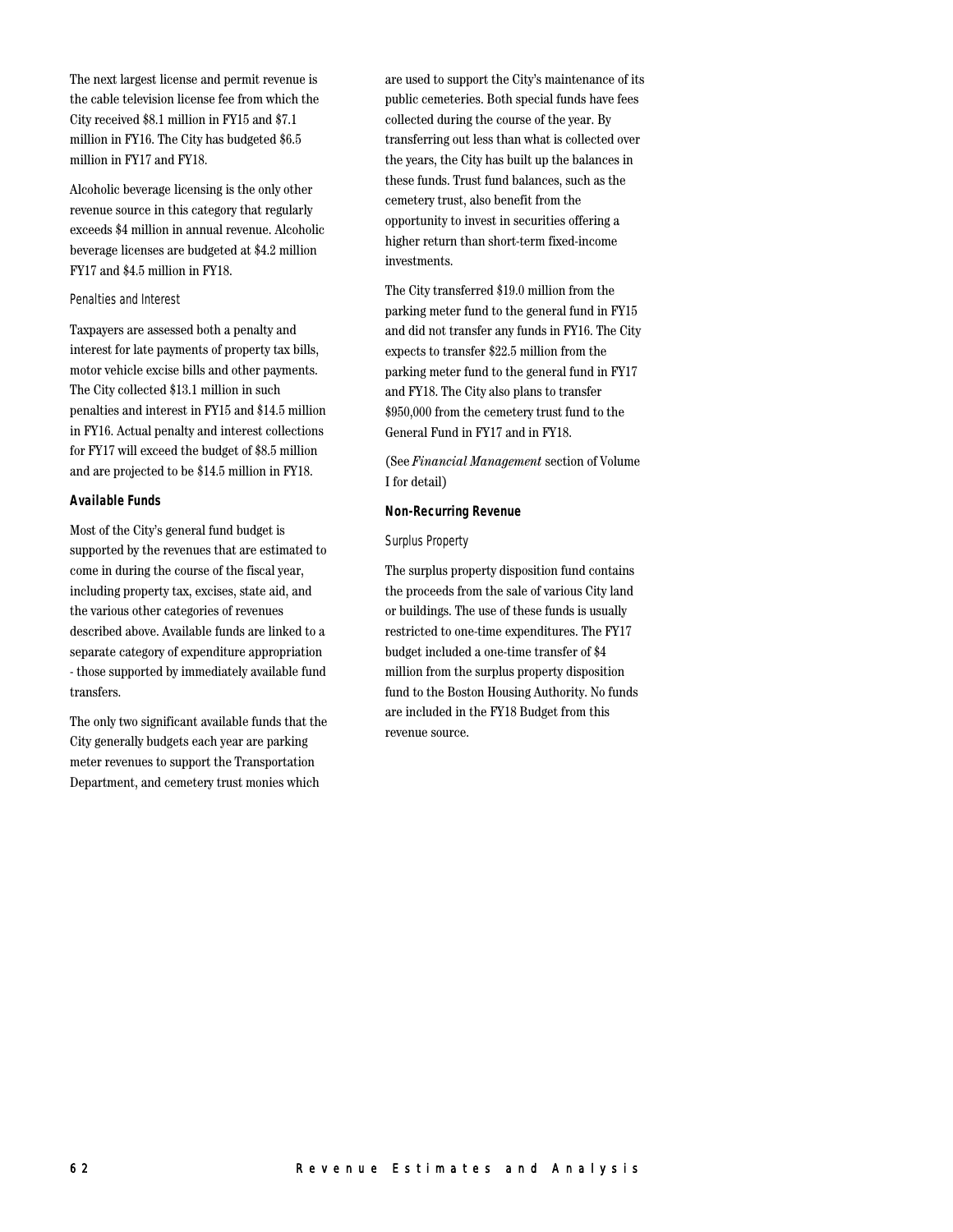## **City of Boston Revenue Summary**

|                                                           |          | <b>FY15</b>              | <b>FY16</b>              | <b>FY17</b>                           | <b>FY18</b>              |
|-----------------------------------------------------------|----------|--------------------------|--------------------------|---------------------------------------|--------------------------|
|                                                           |          | Actual                   | Actual                   | <b>Approp</b>                         | Adopted                  |
| <b>PROPERTY TAX</b>                                       |          | 1,875,145,255            | 1,963,090,945            | 2,086,675,511                         | 2,192,017,912            |
| <b>OVERLAY RESERVE</b>                                    |          | $-35,866,506$            | $-38,045,747$            | $-38,739,551$                         | $-30,361,194$            |
|                                                           | Subtotal | 1,839,278,749            | 1,925,045,198            | 2,047,935,960                         | 2,161,656,718            |
| <b>EXCISES</b>                                            |          |                          |                          |                                       |                          |
| Motor Vehicle Excise                                      |          | 52,922,322               | 67,646,832               | 53,000,000                            | 53,000,000               |
| 40129 Room Occupancy Excise<br>40130 Aircraft Fuel Excise |          | 83,451,278<br>29,707,187 | 89,102,297<br>36,806,170 | 80,000,000<br>27,680,122              | 87,052,336<br>22,000,000 |
| 40140 Condominium Conversion Excise                       |          | 352,000                  | 646,000                  | 350,000                               | 500,000                  |
| 40601 Meals Excise Tax                                    |          | 25,870,183               | 27,967,166               | 26,000,000                            | 26,000,000               |
| 41122 TNC Assessment                                      |          |                          |                          |                                       | 2,000,000                |
| 41113 Vehicle Rental Surcharge                            |          | 251,532                  | 1,617,402                | 1,250,000                             | 1,500,000                |
| <b>Boat Excise</b>                                        |          | 65,885                   | 38,923                   | 40,000                                | 40,000                   |
|                                                           | Subtotal | 192,620,387              | 223,824,790              | 188,320,122                           | 192,092,336              |
| <b>FINES</b>                                              |          |                          |                          |                                       |                          |
| <b>Total Parking Fines</b>                                |          | 57,126,503               | 57,763,621               | 57,000,000                            | 61,295,000               |
| 45104 Code Enforcement - Trash                            |          | 1,033,300                | 1,220,564                | 700,000                               | 1,000,000                |
| Other Fines                                               |          | 2,494,265                | 2,067,425                | 2,010,000                             | 1,555,751                |
|                                                           | Subtotal | 60,654,068               | 61,051,610               | 59,710,000                            | 63,850,751               |
| 47151 Interest On Investments                             |          | 60,998                   | 184,305                  | 200,000                               | 2,000,000                |
| 40167 PILOTS                                              |          | 29,140,414               | 31,265,462               | 25,000,000                            | 25,635,603               |
| 40168 Other PILOTs                                        |          | 1,183,162                | 1,104,965                | 500,000                               | 500,000                  |
| 40169 Massport/DOT                                        |          | 19,089,784               | 18,829,960               | 18,970,031                            | 18,865,411               |
| URBAN REDEVLOPMENT CHAPTER 121A                           | Subtotal | 49,413,360               | 51,200,387               | 44,470,031                            | 45,001,014               |
| 121B Section 16                                           |          | 3,148,808                | 8,005,061                | 6,000,000                             | 6,000,000                |
| 121A Section 6A                                           |          | 26,268,387               | 29,685,848               | 15,000,000                            | 15,000,000               |
| 41013 Chapter 121A Section 10                             |          | 26,197,951               | 10,421,981               | 10,500,000                            | 10,500,000               |
|                                                           | Subtotal | 55,615,146               | 48,112,890               | 31,500,000                            | 31,500,000               |
| MISC DEPARTMENT REVENUE                                   |          |                          |                          |                                       |                          |
| 43105 Registry Division Fees                              |          | 1,578,952                | 1,528,751                | 1,500,000                             | 1,525,000                |
| 43109 Liens                                               |          | 633,775                  | 680,675                  | 625,000                               | 625,000                  |
| 43120 City Clerk Fees                                     |          | 599,856                  | 636,147                  | 600,000                               | 605,000                  |
| 43137 Municipal Medicaid Reimbursement                    |          | 7,132,251                | 8,171,549                | 7,000,000                             | 7,250,000                |
| 43138 Medicare Part D                                     |          | 5,181,890                | 5,111,138                | 4,000,000                             | 4,300,000                |
| 43202 Police Services                                     |          | 325,588                  | 416,086                  | 400,000                               | 500,000                  |
| 43211 Fire Services                                       |          | 5,695,540                | 5,649,952                | 6,500,000                             | 6,500,000                |
| 43301 Parking Facilities                                  |          | 1,536,557                | 1,284,656                | 1,000,000                             | 1,900,000                |
| 43311 PWD - Street Occupancy.                             |          | 5,223,407                | 5,500,190                | 4,850,000                             | 8,500,000                |
| 43425 St. Furniture Prgm Fixed Fees                       |          | 1,500,000                | 1,500,000                | 1,500,000                             | 1,500,000                |
| 43426 St. Furniture Prgm Ad. Fees                         |          | 1,170,575                | 1,492,392                | 1,100,000                             | 1,100,000                |
| 43796 DOIT E-Rate                                         |          |                          |                          |                                       | 1,163,520                |
| 43797 Fiber Optic Access Fees                             |          | 249,640                  | 318,296                  | 300,000                               | 300,000                  |
| 44002 Tuition & Transportation                            |          | 859,818                  | 1,272,879                | 1,000,000                             | 1,318,678                |
| 47119 Affirmative Recovery Unit<br>47121 Revenue Recovery |          | 542,143                  | 393,348                  | 400,000<br>$\overline{\phantom{a}}$ . | 400,000<br>2,000,000     |
| 47131 Pensions & Annunities                               |          | 7,369,951                | 4,385,556                | 4,385,556                             | 4,570,000                |
| 47132 Indirect Costs Reimbursement                        |          | 528,608                  | 661,500                  | 525,000                               | 660,000                  |
| 47133 3rd Party Fringe                                    |          |                          |                          | $\overline{\phantom{a}}$ .            | 471,462                  |
| 48000 Detail Admin Fee                                    |          | 3,227,308                | 4,640,055                | 3,000,000                             | 4,600,000                |
| Other Misc Department Revenue                             |          | 21,372,874               | 19,446,293               | 17,014,749                            | 15,581,244               |
|                                                           | Subtotal | 64,728,733               | 63,089,463               | 55,700,305                            | 65,369,904               |
| <b>LICENSES &amp; PERMITS</b>                             |          |                          |                          |                                       |                          |
| 40211 Building Permits                                    |          | 51,741,661               | 52,285,385               | 44,090,050                            | 45,000,000               |
| 40213 Weights & Measures                                  |          | 288,500                  | 288,766                  | 285,000                               | 288,500                  |
| 40215 BTD - Street & Sidewlk Permits                      |          | 3,057,166                | 4,033,548                | 3,100,000                             | 3,500,000                |
| 40221 Health Inspections                                  |          | 1,768,864                | 1,811,191                | 1,700,000                             | 1,800,000                |
| 40222 Alcoholic Beverage Licenses                         |          | 4,133,952                | 4,337,107                | 4,200,000                             | 4,449,463                |
| 40224 Entertainment Licenses                              |          | 1,835,274                | 1,842,754                | 1,900,000                             | 1,700,000                |